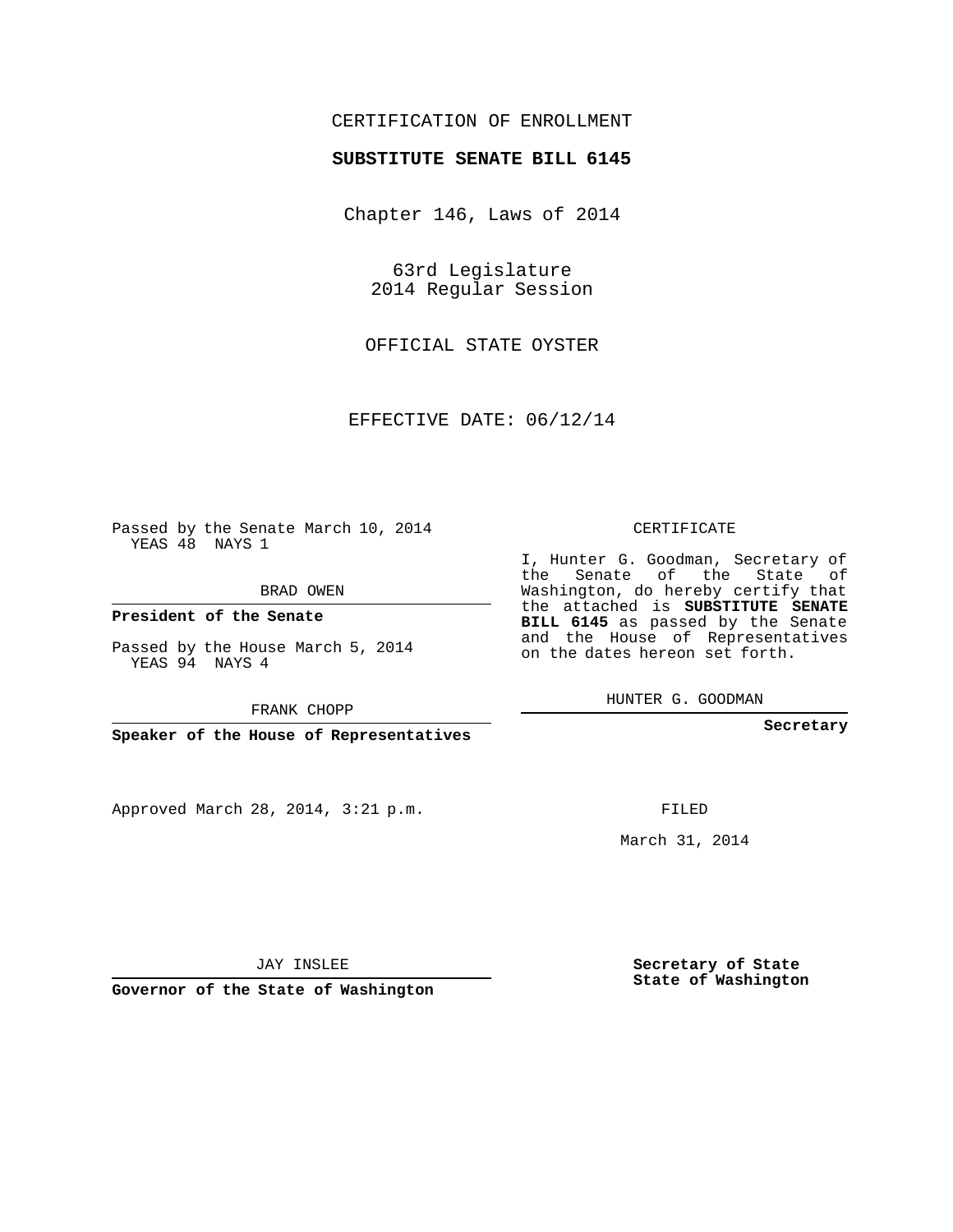## **SUBSTITUTE SENATE BILL 6145** \_\_\_\_\_\_\_\_\_\_\_\_\_\_\_\_\_\_\_\_\_\_\_\_\_\_\_\_\_\_\_\_\_\_\_\_\_\_\_\_\_\_\_\_\_

\_\_\_\_\_\_\_\_\_\_\_\_\_\_\_\_\_\_\_\_\_\_\_\_\_\_\_\_\_\_\_\_\_\_\_\_\_\_\_\_\_\_\_\_\_

AS AMENDED BY THE HOUSE

Passed Legislature - 2014 Regular Session

**State of Washington 63rd Legislature 2014 Regular Session**

**By** Senate Governmental Operations (originally sponsored by Senators Hatfield, Roach, Chase, Sheldon, Fraser, and McAuliffe)

READ FIRST TIME 01/28/14.

 AN ACT Relating to declaring the *Ostrea lurida* the official oyster 3 of the state of Washington; adding a new section to chapter 1.20 RCW; and creating a new section.

BE IT ENACTED BY THE LEGISLATURE OF THE STATE OF WASHINGTON:

 NEW SECTION. **Sec. 1.** The *Ostrea lurida* is the only oyster native to Washington state.

 NEW SECTION. **Sec. 2.** A new section is added to chapter 1.20 RCW to read as follows:

 The *Ostrea lurida* is hereby designated the official oyster of the state of Washington. This native oyster species plays an important role in the history and culture that surrounds shellfish in Washington state and along the west coast of the United States. Some of the common and historic names used for this species are Native, Western,